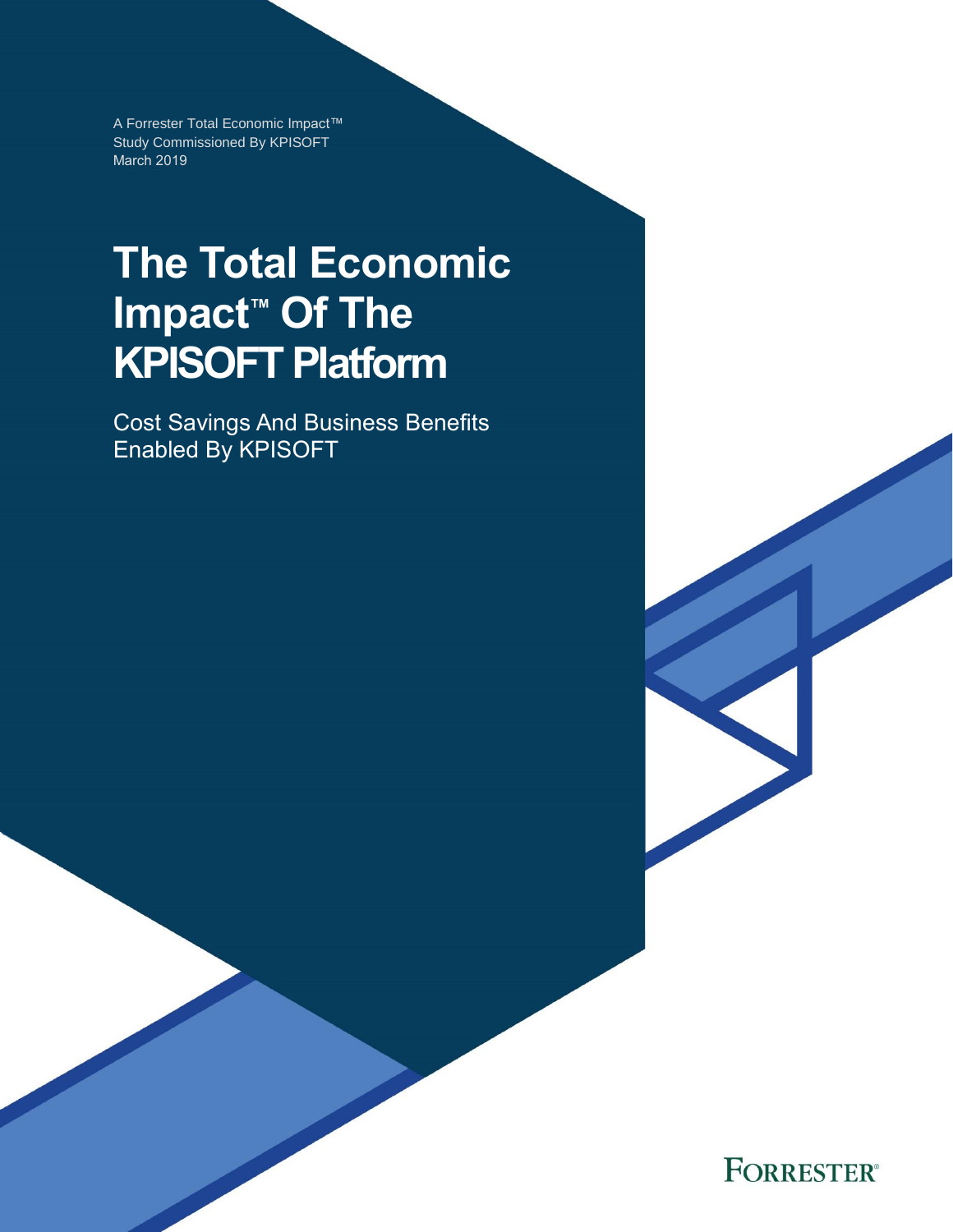## **Table Of Contents**

| <b>Executive Summary</b>                                | 1                |
|---------------------------------------------------------|------------------|
| Key Findings                                            | 1                |
| <b>TEI Framework And Methodology</b>                    | 3                |
| The KPISOFT Customer Journey                            | $\boldsymbol{4}$ |
| Interviewed Company                                     | 4                |
| <b>Key Challenges</b>                                   | $\overline{4}$   |
| <b>Solution Requirements</b>                            | 5                |
| <b>Key Results</b>                                      | 5                |
| <b>Analysis Of Benefits</b>                             | 7                |
| Incremental Profit From Agent Productivity Improvements | 7                |
| Report Generation And Usage Savings                     | 8                |
| <b>Unquantified Benefits</b>                            | 10               |
| Flexibility                                             | 10               |
| <b>Analysis Of Costs</b>                                | 11               |
| Internal Deployment/Management Costs And KPISOFT Fees   | 11               |
| <b>Financial Summary</b>                                | 12               |
| <b>Appendix A: Total Economic Impact</b>                | 13               |
| <b>KPISOFT: Overview</b>                                | 14               |

**Project Directors:** Bob Cormier, VP and Principal **Consultant** Edgar Casildo, Associate **Consultant** 

#### ABOUT FORRESTER CONSULTING

Forrester Consulting provides independent and objective research-based consulting to help leaders succeed in their organizations. Ranging in scope from a short strategy session to custom projects, Forrester's Consulting services connect you directly with research analysts who apply expert insight to your specific business challenges. For more information, visit forrester.com/consulting.

© 2019, Forrester Research, Inc. All rights reserved. Unauthorized reproduction is strictly prohibited. Information is based on best available resources. Opinions reflect judgment at the time and are subject to change. Forrester®, Technographics®, Forrester Wave, RoleView, TechRadar, and Total Economic Impact are trademarks of Forrester Research, Inc. All other trademarks are the property of their respective companies. For additional information, go to forrester.com.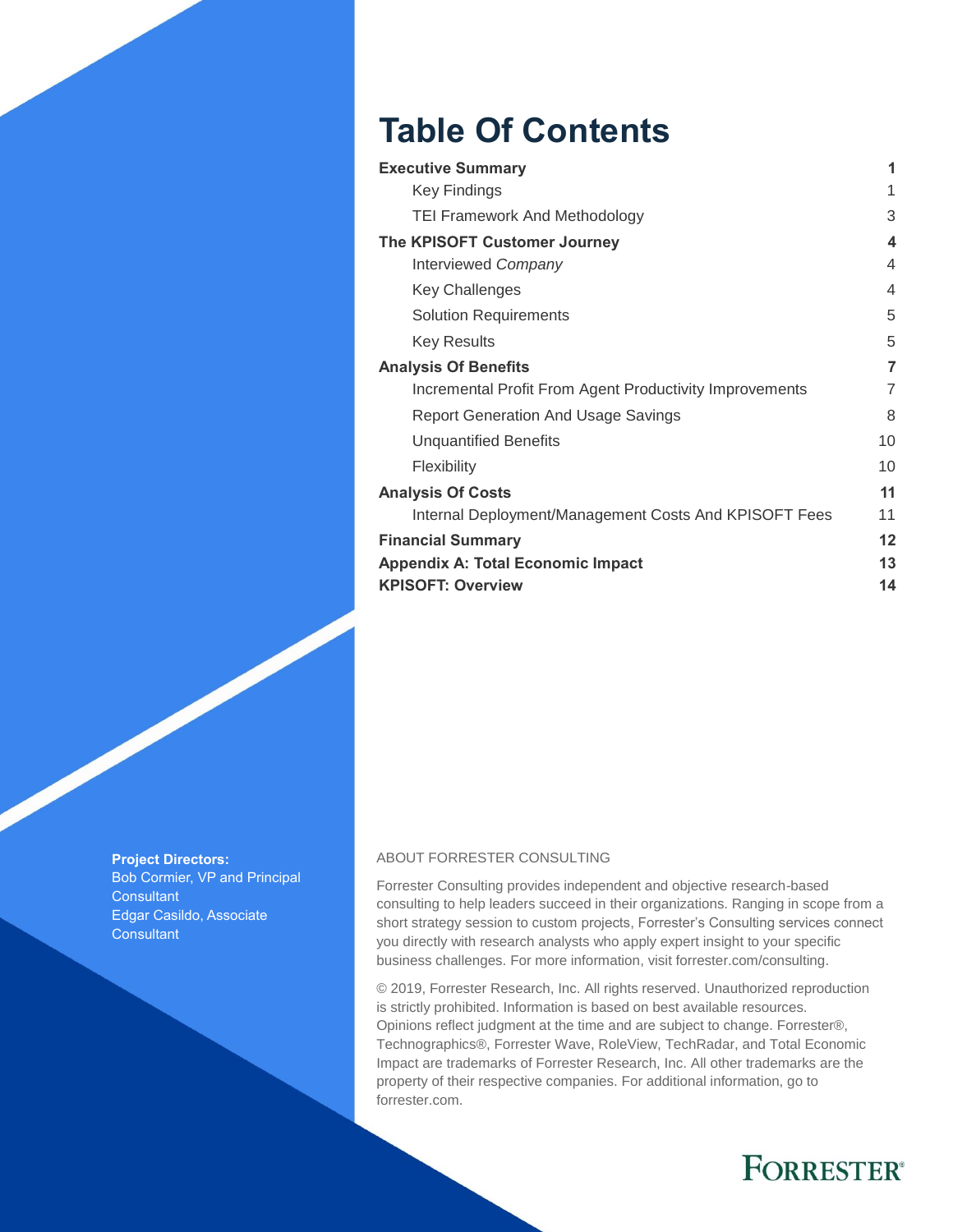### **Benefits And Costs – 3 Years (present value and risk-adjusted)**



Incremental profit from agent productivity improvements: **\$1,350,035**



Report generation and usage savings: **\$590,070**



KPISOFT costs: **\$546,339**

## **Executive Summary**

KPISOFT provides an artificially intelligent, enterprise performance management (EPM) platform that provides real-time performance awareness. KPISOFT empowers everyone in the enterprise with highly contextual, personalized, actionable insights to drive performance.

KPISOFT commissioned Forrester Consulting to conduct a Total Economic Impact™ (TEI) study and examine the potential ROI enterprises may realize by deploying KPISOFT. The purpose of this study is to provide readers with a framework to evaluate the potential financial impact of the KPISOFT on their organizations.

To better understand the benefits, costs, and risks associated with this investment, Forrester interviewed a customer with about a year of experience using KPISOFT. The interviewed *Company* is a Fortune 500 global insurance provider with about 10,000 agents. The KPISOFT platform facilitates the tracking and monitoring of teams' and individuals' key performance goals and metrics; sending personalized insights to team members to motivate them and increase sales performance.

Prior to its investment in KPISOFT, the *Company* was using a reporting portal that took individual account managers a long time to access, causing the performance data to always be stale — the *Company* could not rely on this data for actionable insights.

### Key Findings

**Quantified benefits.** The interviewed *Company* experienced the following risk-adjusted present value (PV) quantified benefits:

- › **Incremental profit from improvements in agent productivity, \$1,350,035.** Increased agent performance, engagement, and productivity resulted in incremental revenue and higher profitability. Over three years annual insurance premiums increased by 32.8% resulting in higher net profit.
- › **Report generation and usage savings with KPISOFT, \$590,070.** KPISOFT enabled the interviewed *Company* to substantially reduce the amount of time and effort required to create agent scorecards and other performance reports. In addition, sales managers and executives saved time analyzing the more accurate reports and generating insights to benefit the business.

**Unquantified benefits.** The interviewed *Company* experienced the following benefits, which were not quantified for this study:

- › KPISOFT allows the *Company* to use gamification to motivate sales agents. It pushes real-time, daily sales data and performance results to individual agents, showing them how well they are doing and ranking them against their peers. This also helps to re-engage and motivate inactive agents to be more productive.
- › With real-time sales data to review, agents are more likely to provide feedback on how to improve the reporting, benefiting the whole reporting process.

FORRESTER®

**Costs.** The interviewed *Company* experienced the following PV costs: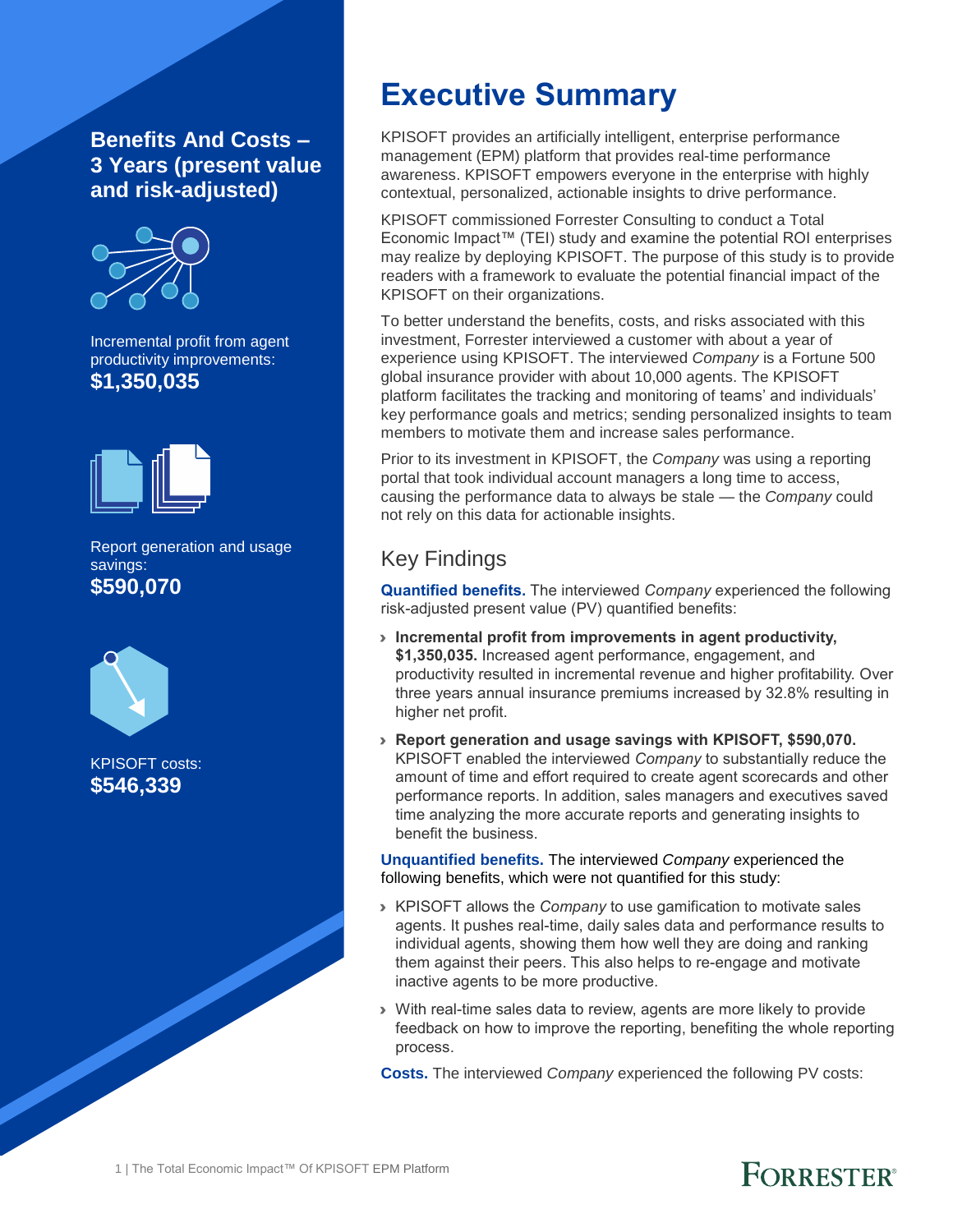|  | <b>ROI</b><br>255%                  | > Internal deployment/management costs and KPISOFT fees,<br>\$546,339. The Company incurred implementation labor costs, as well as<br>ongoing application management labor, and KPISOFT development and<br>software license fees.                                                                                                                           |                                                     |  |  |
|--|-------------------------------------|-------------------------------------------------------------------------------------------------------------------------------------------------------------------------------------------------------------------------------------------------------------------------------------------------------------------------------------------------------------|-----------------------------------------------------|--|--|
|  | <b>Benefits PV</b><br>\$1.9 million | Forrester's interview with the Company and subsequent financial analysis<br>found that it experienced benefits equal to 3.5 times its investment.<br>Benefits were \$1,940,105 over three years versus costs of \$546,339,<br>adding up to a net present value (NPV) of \$1,393,766, an ROI of 255%<br>and a very quick payback period of under six months. |                                                     |  |  |
|  |                                     | <b>Benefits (Three-Year)</b>                                                                                                                                                                                                                                                                                                                                |                                                     |  |  |
|  | <b>NPV</b>                          | \$1.4M                                                                                                                                                                                                                                                                                                                                                      |                                                     |  |  |
|  | \$1.4 million                       |                                                                                                                                                                                                                                                                                                                                                             | \$590.1K                                            |  |  |
|  | <b>Payback</b>                      |                                                                                                                                                                                                                                                                                                                                                             |                                                     |  |  |
|  | $<$ 6 months                        |                                                                                                                                                                                                                                                                                                                                                             |                                                     |  |  |
|  |                                     | Incremental profit - agent<br>productivity improvements                                                                                                                                                                                                                                                                                                     | Report generation and usage<br>savings with KPISOFT |  |  |

attributed to KPISOFT

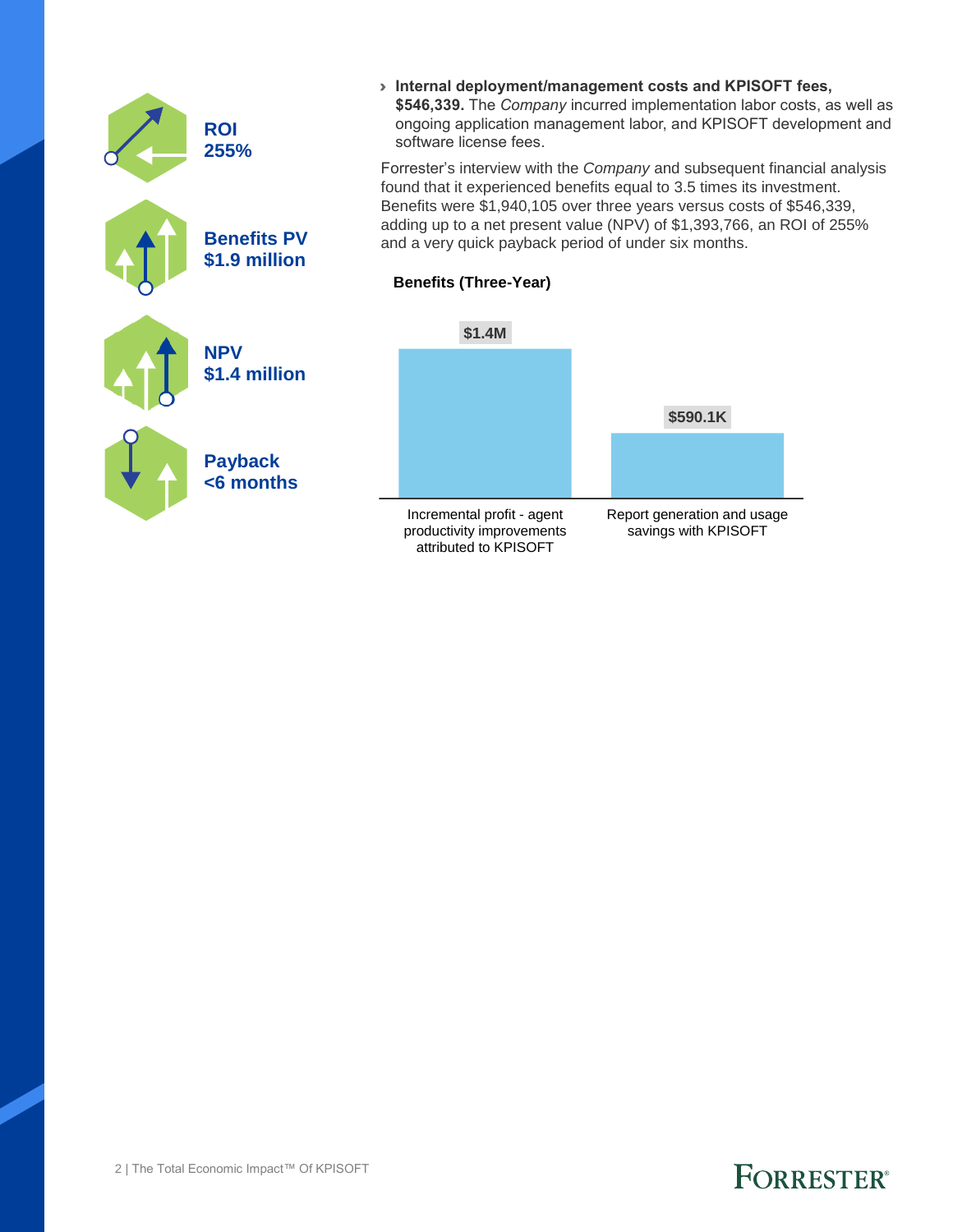TEI Framework And Methodology

From the information provided in the interview, Forrester has constructed a Total Economic Impact™ (TEI) framework for those organizations considering an investment in KPISOFT.

The objective of the framework is to identify the cost, benefit, flexibility, and risk factors that affect the investment decision. Forrester took a multistep approach to evaluate the impact that KPISOFT can have on an organization:



#### **DUE DILIGENCE**

#### **CUSTOMER INTERVIEW**

Interviewed an organization using KPISOFT to obtain data with respect to costs, benefits, flexibility, and risks.



#### **FINANCIAL MODEL FRAMEWORK**

Constructed a financial model representative of the interview using the TEI methodology and risk-adjusted the financial model based on issues and concerns of the interviewed organization.



#### **CASE STUDY**

Employed four fundamental elements of TEI in modeling KPISOFT's impact: benefits, costs, flexibility, and risks. Given the increasing sophistication that enterprises have regarding ROI analyses related to IT investments, Forrester's TEI methodology serves to provide a complete picture of the total economic impact of purchase decisions. Please see Appendix A for additional information on the TEI methodology.

#### **DISCLOSURES**

Readers should be aware of the following:

This study is commissioned by KPISOFT and delivered by Forrester Consulting. It is not meant to be used as a competitive analysis.

Forrester makes no assumptions as to the potential ROI that other organizations will receive. Forrester strongly advises that readers use their own estimates within the framework provided in the report to determine the appropriateness of an investment in KPISOFT.

KPISOFT reviewed and provided feedback to Forrester, but Forrester maintains editorial control over the study and its findings and does not accept changes to the study that contradict Forrester's findings or obscure the meaning of the study.

KPISOFT provided the customer names for the interviews but did not participate in the interviews.

The TEI methodology helps companies demonstrate, justify, and realize the tangible value of IT initiatives to both senior management and other key business stakeholders.

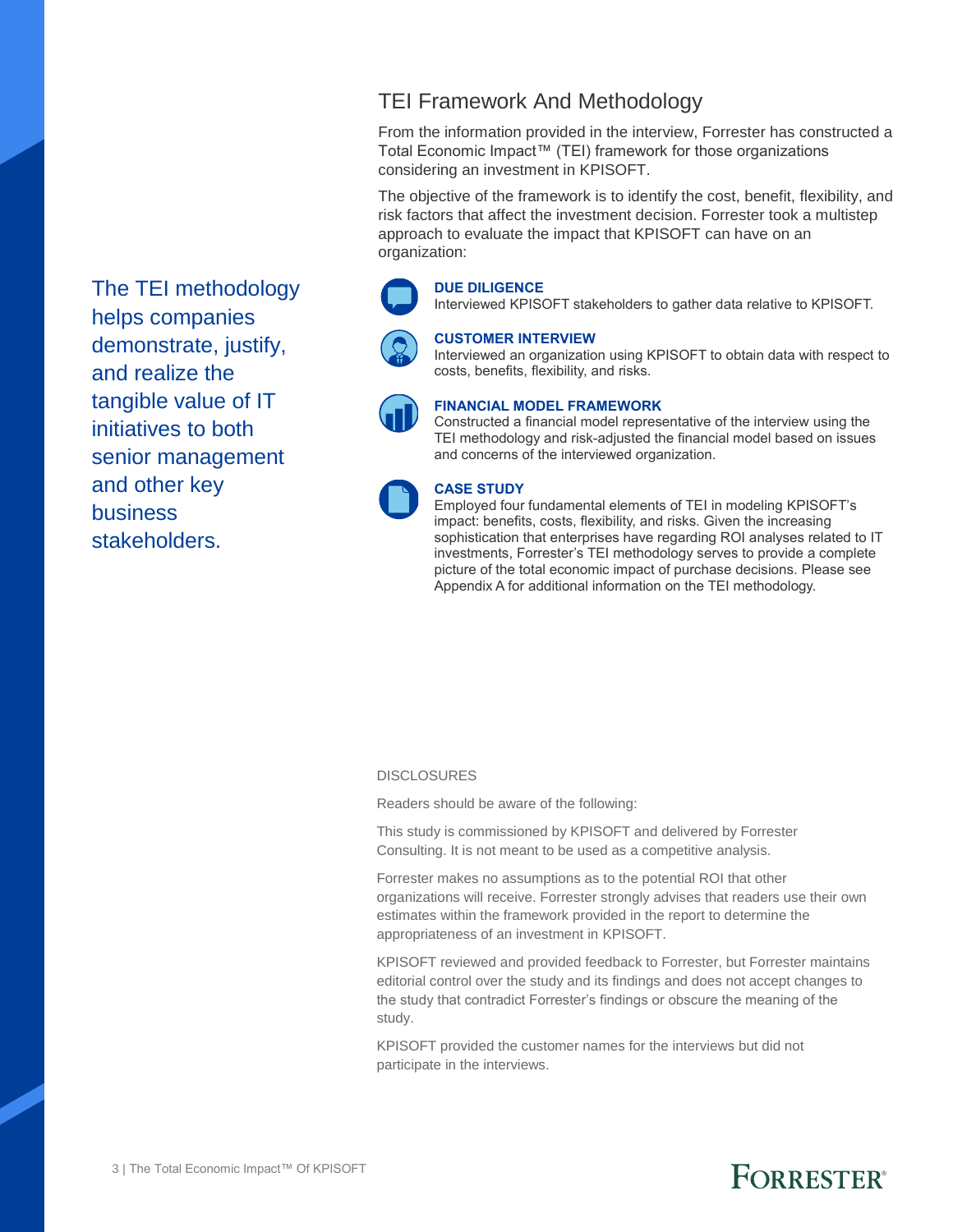## **The KPISOFT Customer Journey**

#### **BEFORE AND AFTER THE KPISOFT INVESTMENT**

### Interviewed *Company*

The interviewed *Company* is a Fortune 500 global insurance provider with about 10,000 agents in various branches and locations. Forrester interviewed the general manager of life insurance and the digital customer marketing manager. The *Company* sought an EPM solution that would drive long-term value creation by aligning corporate goals with that of employees' KPIs. It sought to achieve both strategic value and shareholder value by improving employee engagement through democratization of performance management.

### Key Challenges

The interviewed *Company* shared the following challenges and drivers it faced prior to its investment in KPISOFT:

- › **Sales managers struggled to increase engagement and productivity across the sales organization.** The general manager explained, "Since 95% of our business comes from our agents, if we can get them to be more engaged and comfortable with our process, then that would be a big win." However, the *Company* struggled to increase engagement across its part-time and full-time agents. The top 10% of agents generate 40% of the revenue. The traditional methods of increasing engagement were not working at the *Company*; activities such as sending out memos was an outdated form of communication and not everyone read them. The interviewed *Company* sought to find an EPM solution that would improve the way it communicated with its sales teams which would in turn increase the engagement and productivity of sales agents.
- › **Generating sales reports was a highly manual and error-prone process.** Previously, creating sales performance reports was a highly manual and labor-intensive process. "Before, reports would be manually generated in spreadsheets," noted the general manager. He explained that there were two full-time FTEs dedicated to the process of creating these reports. The *Company* wanted a solution that would reduce the time and effort associated with creating sales reports, and to significantly increase the quality and timeliness of those reports. It also sought to enhance the efficiency of sales managers and executives in analyzing the more accurate reports and generating insights to benefit the business.
- › **Provide a single source of truth to empower sales managers and increase trust among sales agents.** Because the *Company* relied on manual sales reports in spreadsheets, it was difficult to ensure that everyone was on the same page. Management meetings would turn into discussions about which report version was the most recent and accurate, leaving little time to discuss how to drive revenue and improve performance.

"We find the KPISOFT team to be very proactive in their efforts to understand our business needs. They even meet with our agents to better understand their issues. KPISOFT has been a very good partner."

*General manager, insurance company*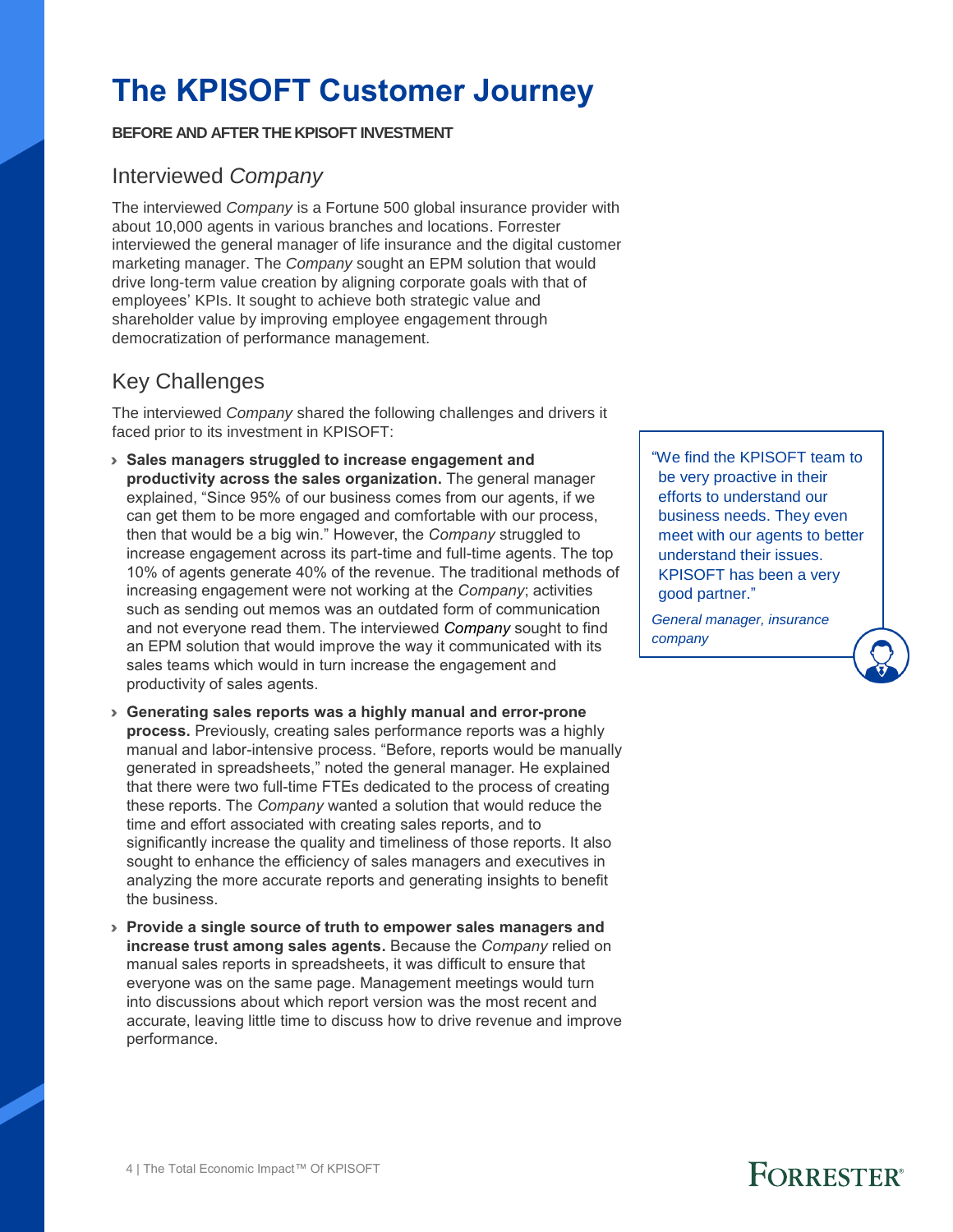Meanwhile, sales managers faced numerous issues with the legacy sales reporting spreadsheets. First, errors within reports could degrade the trust or motivation among sales agents. The general manager explained: "We had instances where there were mistakes [in sales reports] that upset some of our top performers. Correcting those mistakes and communicating correct results to agents was a very timeconsuming and emotionally draining process. Since 40% of the *Company's* revenue comes from the top 10% of agents, it is vital that the *Company* keep those agents motivated and happy."

› **Communicating with agents across various offices was difficult and time-consuming.** The general manager explained that, "Communicating with our agents across multiple branches and geographies was very time-consuming." The *Company* had a goal of providing accurate and real-time reporting data to all agents and managers across all offices.

#### Solution Requirements

The interviewed *Company* searched for a solution that could:

- › Help improve agent sales performance resulting in incremental insurance premiums and profits.
- › Reduce the cost, improve the quality, and automate the process of generating performance reports.

### Key Results

The customer interviews revealed several key results from the KPISOFT investment including:

- › **Increased employee performance, engagement, and productivity resulting in additional revenue, higher profitability, and enhanced customer experiences.** With KPISOFT, the *Company* created an accurate single data source that's used to communicate sales agents' performance and what each needs to do in order to succeed. The results were increased agent engagement and productivity, which produced incremental revenue and profits.
- › **Enhanced employee experience — resulting in higher motivation, morale and satisfaction, and lower employee turnover**. By reducing the errors in sales reports and making it easier for sales agents to understand their performance, the *Company* has been able to increase trust among sales agents. The gamification of sales performance through daily leader boards and color-coding metrics has further encouraged agents to be more engaged. This increase in morale has contributed to increases in productivity and in lower turnover rates.
- › **Digital transformation.** Its investment in KPISOFT allows the *Company* to more rapidly advance its digital transformation and culture enhancement change efforts via KPISOFT augmented analytics.
- › **Cost and time savings for both IT and business teams with the replacement of manual reporting processes**. KPISOFT's automated reporting features has enabled the *Company* to reduce the time required to create performance reports by 88%.

"Our investment in KPISOFT has increased engagement, productivity, and absolutely increased our revenue."

*General manager, insurance company*

"Our biggest impact has been that a sales manager can now see team performance at a glance, for all the key KPIs and act on it. They don't have to wait for a weekly report. They get updates every day."

*General manager, insurance company*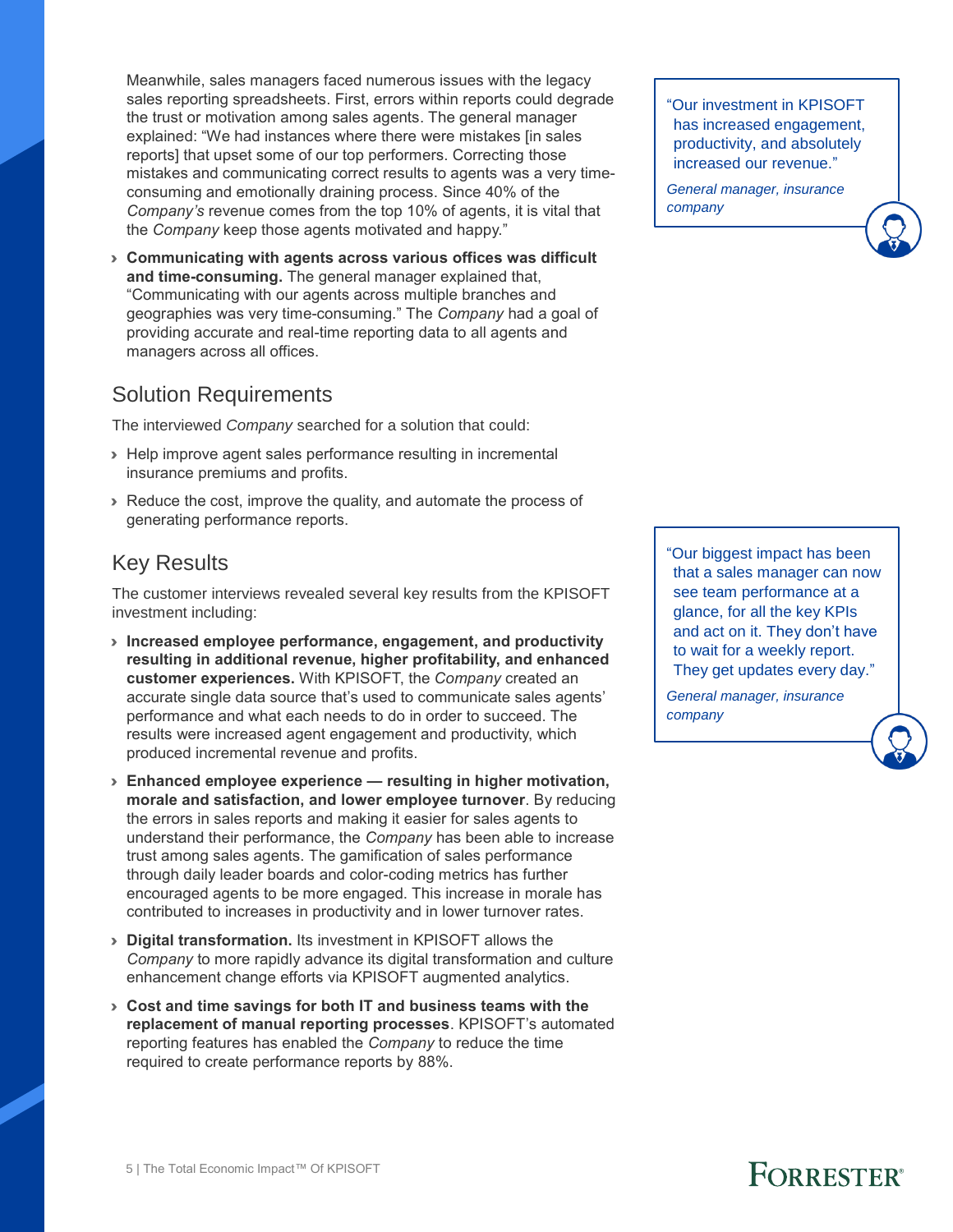› **Improved decision making based on daily performance data and reports.** The increased quality and more frequent reporting updates have enabled sales managers to better motivate their teams. The general manager explains the impact: "A branch manager can now pinpoint which agent or team is behind target and which agent or team is ahead of the target. Sales managers are now able to say, 'Okay, how can we help you improve?'"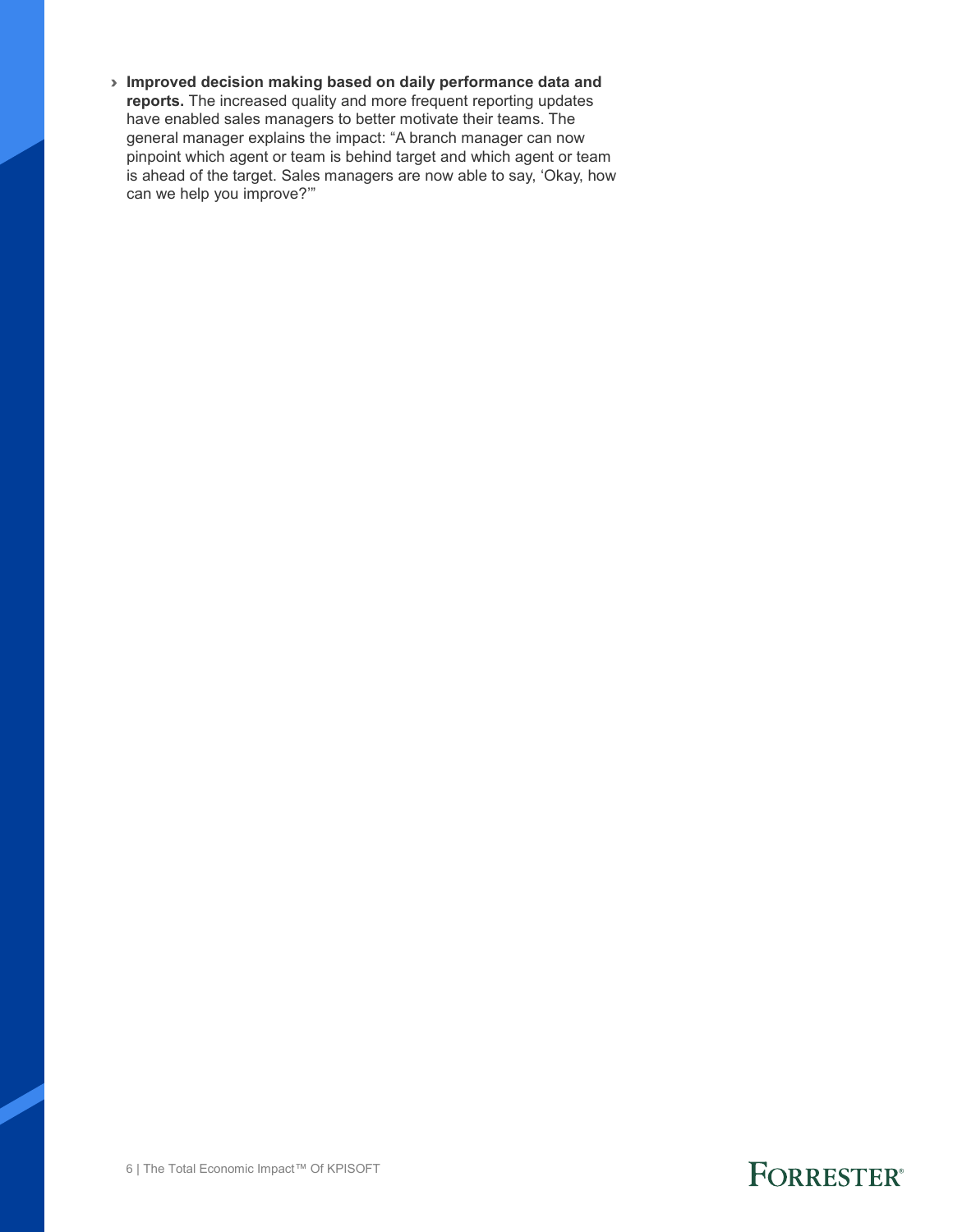## **Analysis Of Benefits**

#### **QUANTIFIED BENEFIT DATA**

|            | <b>Total Benefits</b>                                      |              |               |               |              |                                |  |
|------------|------------------------------------------------------------|--------------|---------------|---------------|--------------|--------------------------------|--|
| REF.       | <b>BENEFIT</b>                                             | <b>YEAR1</b> | <b>YEAR 2</b> | <b>YEAR 3</b> | <b>TOTAL</b> | <b>PRESENT</b><br><b>VALUE</b> |  |
| Atr        | Incremental profit from agent<br>productivity improvements | \$272,650    | \$571,900     | \$837,900     | \$1,682,450  | \$1,350,035                    |  |
| <b>Btr</b> | Report generation and usage<br>savings                     | \$237,276    | \$237,276     | \$237,276     | \$711,828    | \$590,070                      |  |
|            | Total benefits (risk-adjusted)                             | \$509,926    | \$809,176     | \$1,075,176   | \$2,394,278  | \$1,940,105                    |  |

### Incremental Profit From Agent Productivity **Improvements**

By making it easier for sales agents to understand their goals and easier for managers to coach and motivate their sales teams, the *Company* is experiencing a significant increase in sales agent productivity.

In total, the *Company* projects premium growth rates of 10.7% to 32.8% over a three-year period attributable to using KPISOFT.

As we risk-assess this benefit for readers, Forrester assumes that sales team productivity improvements and resulting incremental profits will vary across companies, countries, and industries. Specific risk considerations include:

- › Variable sales agent adoption rates over time.
- › Variability in net profit margins for individual companies.
- › The relative ineffectiveness of readers' legacy reporting systems.

To account for these risks, Forrester adjusted this benefit downward by 5%, yielding a three-year, risk-adjusted total PV of \$1,350,035.

This amount represents the incremental profit from agent productivity improvements as a result of ever-increasing annual premium growth rates attributed to using KPISOFT. Premium growth rates start at 10.7% in the first year and increase to a 32.8% annual growth in premiums in the third year.

The table above shows the total of all benefits across the areas listed below, as well as present values (PVs) discounted at 10%. Over three years, the interviewed organization expects risk-adjusted total benefits to be a PV of more than \$1.9 million.



### Incremental profit agent productivity: **70%** of total benefits

Impact risk is the risk that the business or technology needs of the *Company* may not be met by the investment, resulting in lower overall total benefits. The greater the uncertainty, the wider the potential range of outcomes for benefit estimates.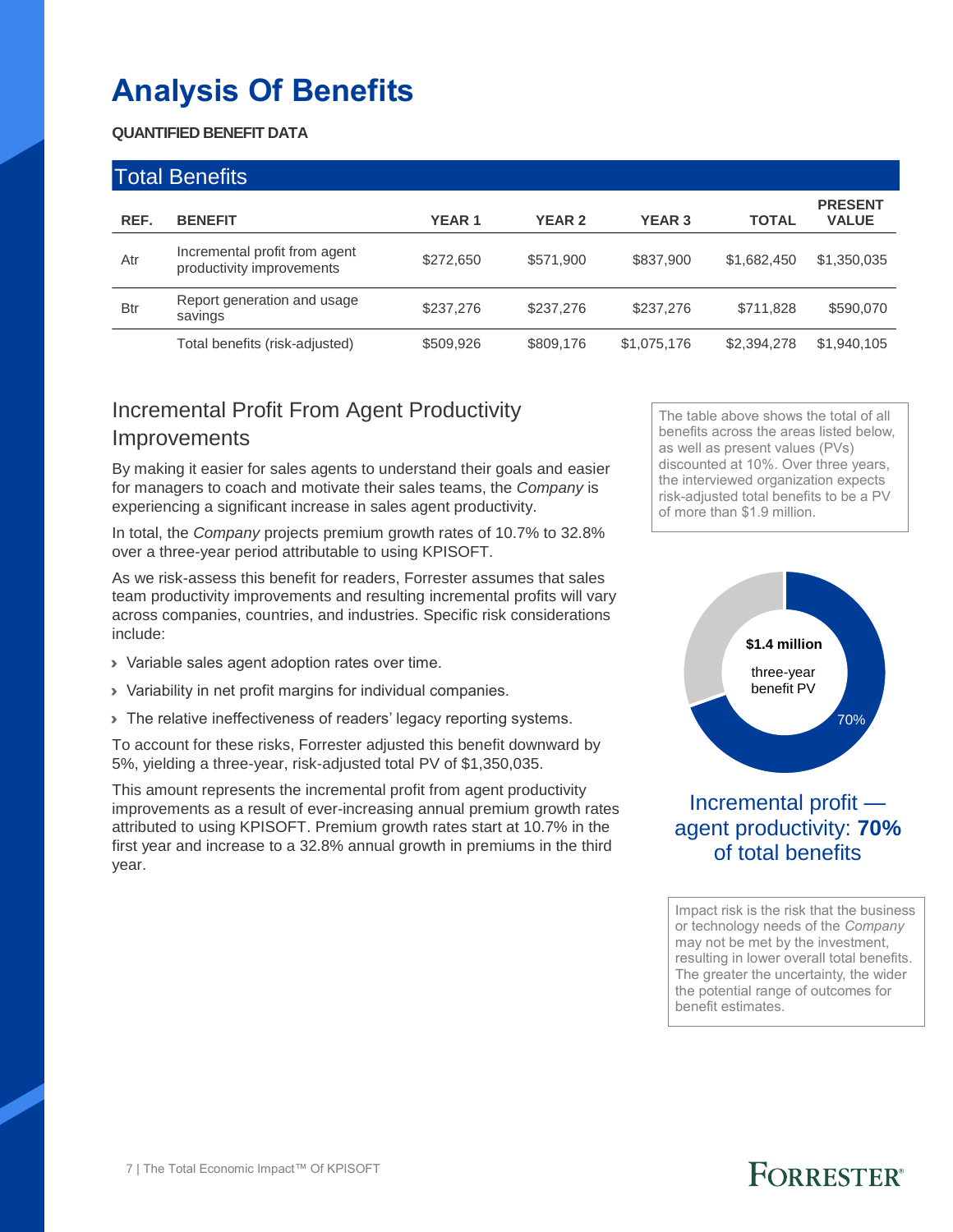|                | <b>Incremental Profit From Agent Productivity Improvements: Calculation Table</b> |                     |              |               |               |  |  |  |  |
|----------------|-----------------------------------------------------------------------------------|---------------------|--------------|---------------|---------------|--|--|--|--|
| REF.           | <b>METRIC</b>                                                                     | <b>CALC./SOURCE</b> | <b>YEAR1</b> | <b>YEAR 2</b> | <b>YEAR 3</b> |  |  |  |  |
| A <sub>1</sub> | Annualized premiums before KPISOFT                                                | <b>Interviews</b>   | \$38,400,000 | \$38,400,000  | \$38,400,000  |  |  |  |  |
| A2             | Annualized premiums attributed to using<br><b>KPISOFT</b>                         | <b>Interviews</b>   | \$42,500,000 | \$47,000,000  | \$51,000,000  |  |  |  |  |
| A3             | Growth in annual premiums attributed to<br>using KPISOFT                          | A2/A1               | 10.7%        | 22.4%         | 32.8%         |  |  |  |  |
| A <sub>4</sub> | Incremental premiums attributed to using<br><b>KPISOFT</b>                        | $A2 - A1$           | \$4,100,000  | \$8,600,000   | \$12,600,000  |  |  |  |  |
| A <sub>5</sub> | Net profit margin – insurance industry                                            | Industry average    | 7.0%         | 7.0%          | 7.0%          |  |  |  |  |
| At             | Incremental profit from agent productivity<br>improvements                        | $AA*AS$             | \$287,000    | \$602,000     | \$882,000     |  |  |  |  |
|                | Risk adjustment                                                                   | 15%                 |              |               |               |  |  |  |  |
| Atr            | Incremental profit from agent productivity<br>improvements (risk-adjusted)        |                     | \$272,650    | \$571,900     | \$837,900     |  |  |  |  |

### Report Generation And Usage Savings

The *Company's* reporting challenges hampering its sales and growth potential. Sales managers and agents were receiving spreadsheet sales data on a weekly or monthly basis. These reports had to be reconciled and validated for accuracy before being distributed to sales managers and company executives. This was a very time-consuming process as evident in the data table below. The primary goal for the *Company* was to automate the process of creating agent scorecard and other reports. Using KPISOFT, the *Company* was able to reduce the time spent on creating and distributing reports by 88%. In addition, sales managers and executives saved time analyzing the more accurate reports and generating insights to benefit the business.

As we risk-assess this benefit for readers, Forrester assumes time savings from generating and using reports will vary across readers environments with:

- > The number and frequency of reports being generated.
- › Existing efficiencies in generating reports.
- › The fully loaded compensation of analysts and sales managers.

To account for these variances, Forrester adjusted this benefit downward by 10%, yielding a three-year risk-adjusted total PV of \$590,070.



Report generation and usage savings: **30%** of total benefits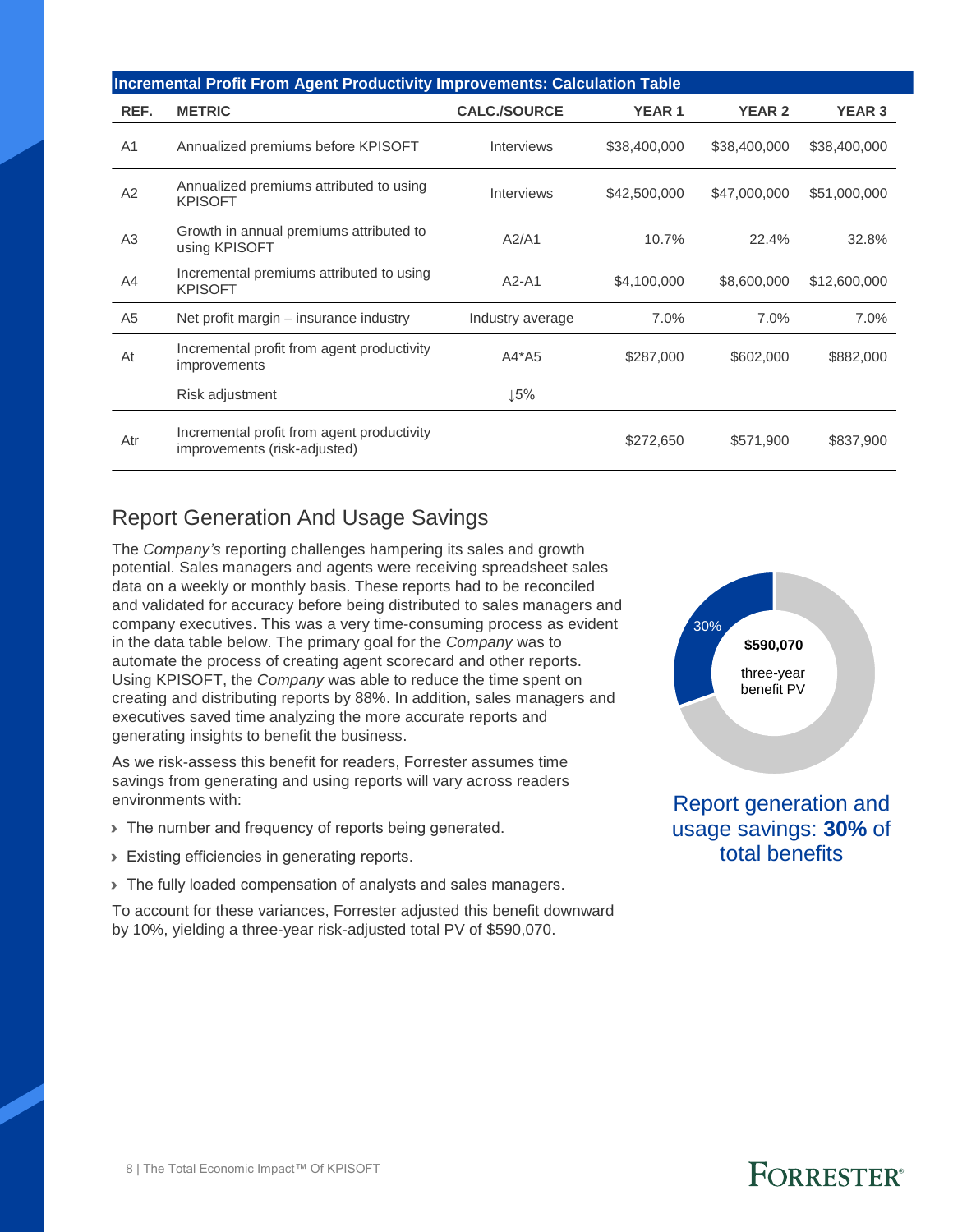|                | <b>Report Generation And Usage Savings: Calculation Table</b>                                             |                     |              |               |               |  |  |
|----------------|-----------------------------------------------------------------------------------------------------------|---------------------|--------------|---------------|---------------|--|--|
| REF.           | <b>METRIC</b>                                                                                             | <b>CALC./SOURCE</b> | <b>YEAR1</b> | <b>YEAR 2</b> | <b>YEAR 3</b> |  |  |
| <b>B1</b>      | Agent scorecard reporting - hours before<br><b>KPISOFT</b>                                                | <b>Interviews</b>   | 1,200        | 1,200         | 1,200         |  |  |
| B <sub>2</sub> | Financial results reporting - hours before<br><b>KPISOFT</b>                                              | Interviews          | 1,680        | 1,680         | 1,680         |  |  |
| B <sub>3</sub> | Executive reporting - hours before<br><b>KPISOFT</b>                                                      | Interviews          | 744          | 744           | 744           |  |  |
| B4             | Total reporting hours before KPISOFT                                                                      | B1+B2+B3            | 3,624        | 3,624         | 3,624         |  |  |
| B <sub>5</sub> | Agent scorecard reporting - hours using<br><b>KPISOFT</b>                                                 | <b>Interviews</b>   | 120          | 120           | 120           |  |  |
| B <sub>6</sub> | Financial results reporting - hours using<br><b>KPISOFT</b>                                               | Interviews          | 120          | 120           | 120           |  |  |
| B7             | Executive reporting - hours using<br><b>KPISOFT</b>                                                       | Interviews          | 192          | 192           | 192           |  |  |
| B <sub>8</sub> | Total report generation - hours using<br><b>KPISOFT</b>                                                   | B5+B6+B7            | 432          | 432           | 432           |  |  |
| B <sub>9</sub> | Total report generation - hours saved<br>using KPISOFT                                                    | <b>B4-B8</b>        | 3,192        | 3,192         | 3,192         |  |  |
| <b>B10</b>     | Average cost per hour - reporting analysts                                                                | Industry average    | \$45.00      | \$45.00       | \$45.00       |  |  |
| <b>B11</b>     | Report generation savings using KPISOFT                                                                   | B9*B10              | \$143,640    | \$143,640     | \$143,640     |  |  |
| <b>B12</b>     | Total sales managers and executives'<br>hours saved analyzing reports and<br>generating business insights | Interviews          | 2,000        | 2,000         | 2,000         |  |  |
| <b>B13</b>     | Average cost per hour - sales managers<br>and executives                                                  | Industry average    | \$60.00      | \$60.00       | \$60.00       |  |  |
| <b>B14</b>     | Report usage savings for sales managers<br>and executives with KPISOFT                                    | B12*B13             | \$120,000    | \$120,000     | \$120,000     |  |  |
| Bt             | Report generation and usage savings                                                                       | B11+B14             | \$263,640    | \$263,640     | \$263,640     |  |  |
|                | Risk adjustment                                                                                           | 110%                |              |               |               |  |  |
| Btr            | Report generation and usage savings<br>(risk-adjusted)                                                    |                     | \$237,276    | \$237,276     | \$237,276     |  |  |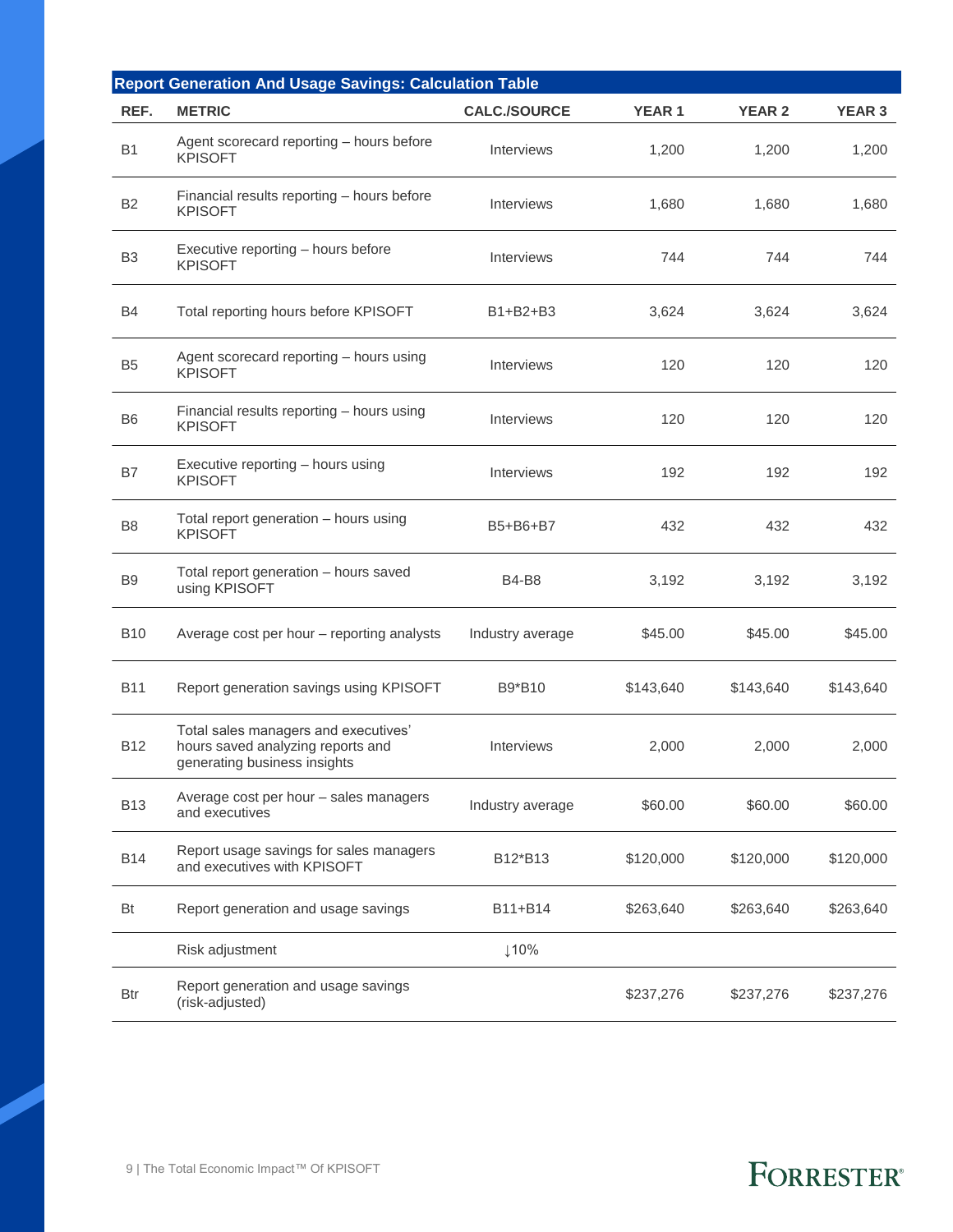### Unquantified Benefits

The interviewed *Company* experienced the following benefits, which were not quantified for this study:

- › KPISOFT allows the *Company* to use gamification to motivate sales agents. It pushes real-time, daily sales data and performance results to individual agents, showing them how well they are doing and ranking them against their peers, and showing them how much they are earning. This helps to re-engage and motivate inactive agents to be more productive.
- › With real-time sales data to review, agents are more likely to provide feedback on how to improve the reporting. Feedback has included suggestions on better formatting of the data and pointing out that KPI data does not fit on the mobile screen. Improvements are made based on agent feedback.

### **Flexibility**

The value of flexibility is clearly unique to each customer, and the measure of its value varies from organization to organization. There are scenarios in which a customer might choose to implement KPISOFT and later realize additional uses and business opportunities, including:

- › The ability to use KPISOFT to communicate product upsell and crosssell incentives to agents, encouraging them to expand insurance offerings to customers.
- › With KPISOFT, it will be easier to manage future agent and management re-organizations, with the system re-aligning agent and management relationships and continuing to track individual agent performance as agents change managers and departments.

Flexibility would also be quantified when evaluated as part of a specific project (described in more detail in Appendix A).

"Gamification and democratization have made the sales process more fun, more simple, and more rewarding for our agents. This has contributed to increased productivity and profits."

*General manager, insurance*

Flexibility, as defined by TEI, represents an investment in additional capacity or capability that could be turned into business benefit for a future additional investment. This provides an organization with the "right" or the ability to engage in future initiatives but not the obligation to do so.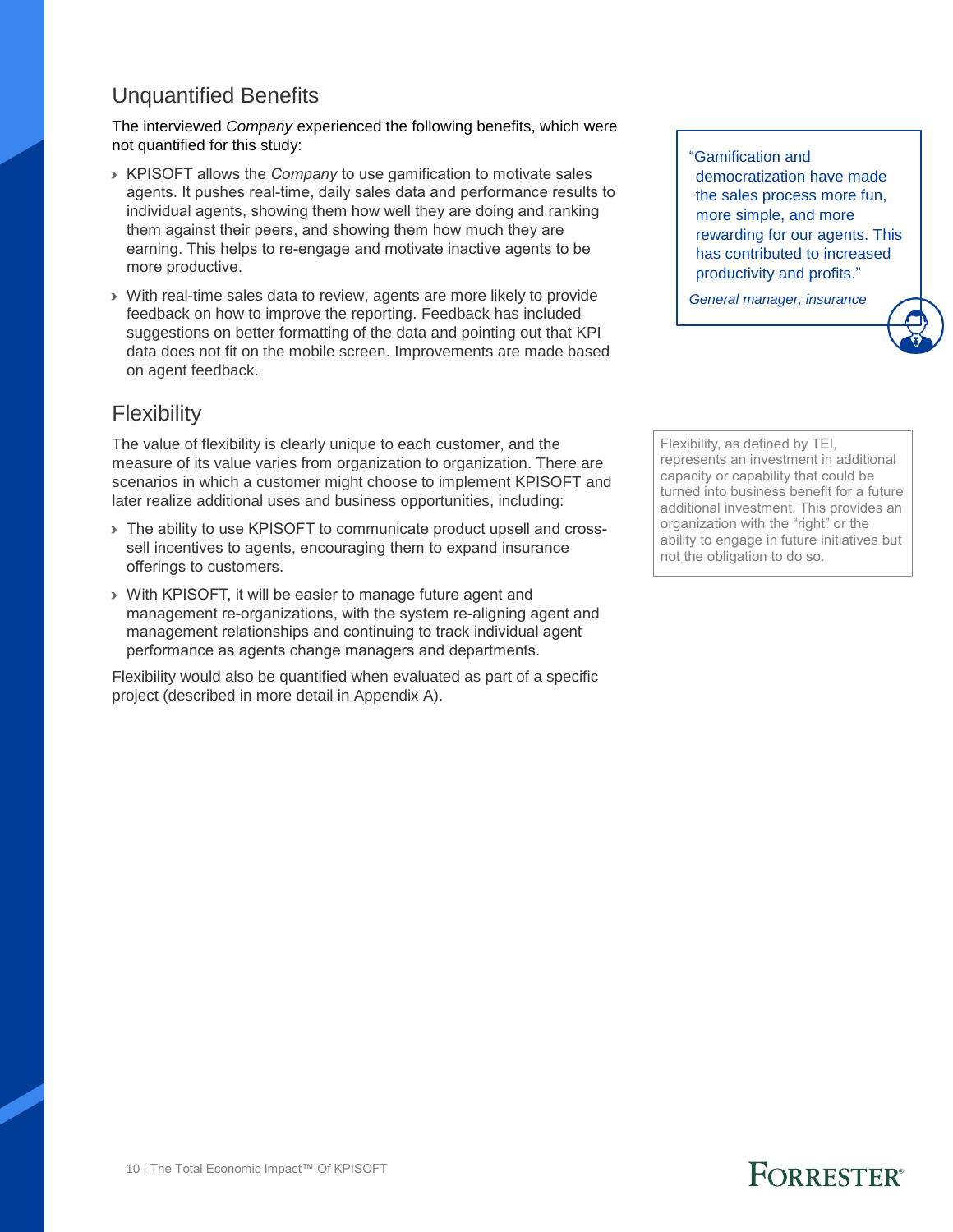## **Analysis Of Costs**

#### **QUANTIFIED COST DATA**

|      | <b>Total Costs</b>                                                      |                |              |               |               |              |                                |
|------|-------------------------------------------------------------------------|----------------|--------------|---------------|---------------|--------------|--------------------------------|
| REF. | <b>COST</b>                                                             | <b>INITIAL</b> | <b>YEAR1</b> | <b>YEAR 2</b> | <b>YEAR 3</b> | <b>TOTAL</b> | <b>PRESENT</b><br><b>VALUE</b> |
| Ctr  | Internal deployment and<br>management costs, and<br><b>KPISOFT</b> fees | \$112.135      | \$174,600    | \$174,600     | \$174,600     | \$635,935    | \$546,339                      |
|      | Total costs (risk-adjusted)                                             | \$112,135      | \$174,600    | \$174,600     | \$174,600     | \$635,935    | \$546,339                      |

### Internal Deployment/Management Costs And KPISOFT Fees

The *Company* incurred the following costs with KPISOFT:

- › Internal labor to plan and deploy KPISOFT of \$20,000.
- › KPISOFT fees for one-time development costs of \$92,135.
- › Annual KPISOFT license fees of \$54,600.
- › Ongoing time and effort to manage the KPISOFT application and relationship of \$120,000 annually.

As we risk-assess these costs for readers, most of the expenses were fixed quotes from KPISOFT, so we did not be risk-adjust the costs. The three-year total costs are a PV of \$546,339.

The table above shows the total of all costs across the areas listed below, as well as present values (PVs) discounted at 10%. Over three years, the interviewed organization expects risk-adjusted total costs to be a PV of \$546,339.

Implementation risk is the risk that a proposed investment may deviate from the original or expected requirements, resulting in higher costs than anticipated. The greater the uncertainty, the wider the potential range of outcomes for cost estimates.

|                | Internal Deployment/Management Costs And KPISOFT Fees: Calculation Table            |                       |                |              |               |               |  |  |  |
|----------------|-------------------------------------------------------------------------------------|-----------------------|----------------|--------------|---------------|---------------|--|--|--|
| REF.           | <b>METRIC</b>                                                                       | <b>CALC./SOURCE</b>   | <b>INITIAL</b> | <b>YEAR1</b> | <b>YEAR 2</b> | <b>YEAR 3</b> |  |  |  |
| C <sub>1</sub> | Internal labor to plan and<br>deploy KPISOFT                                        | <b>Interviews</b>     | \$20,000       | \$0          | \$0           | \$0           |  |  |  |
| C <sub>2</sub> | KPISOFT fees for one-<br>time development costs                                     | <b>KPISOFT</b>        | \$92,135       | \$0          | \$0           | \$0           |  |  |  |
| C <sub>3</sub> | <b>KPISOFT</b> annual software<br>license fees                                      | <b>KPISOFT</b>        | \$0            | \$54,600     | \$54,600      | \$54,600      |  |  |  |
| C <sub>4</sub> | Ongoing time and effort to<br>manage the KPISOFT<br>application and<br>relationship | 1 FTE fully<br>loaded | \$0            | \$120,000    | \$120,000     | \$120,000     |  |  |  |
| Ct             | Internal<br>deployment/management<br>costs and KPISOFT fees                         | C1:CA                 | \$112,135      | \$174,600    | \$174,600     | \$174,600     |  |  |  |
|                | Risk adjustment                                                                     | $0\%$                 |                |              |               |               |  |  |  |
| Ctr            | Internal<br>deployment/management<br>costs and KPISOFT fees<br>(risk-adjusted)      |                       | \$112,135      | \$174,600    | \$174,600     | \$174,600     |  |  |  |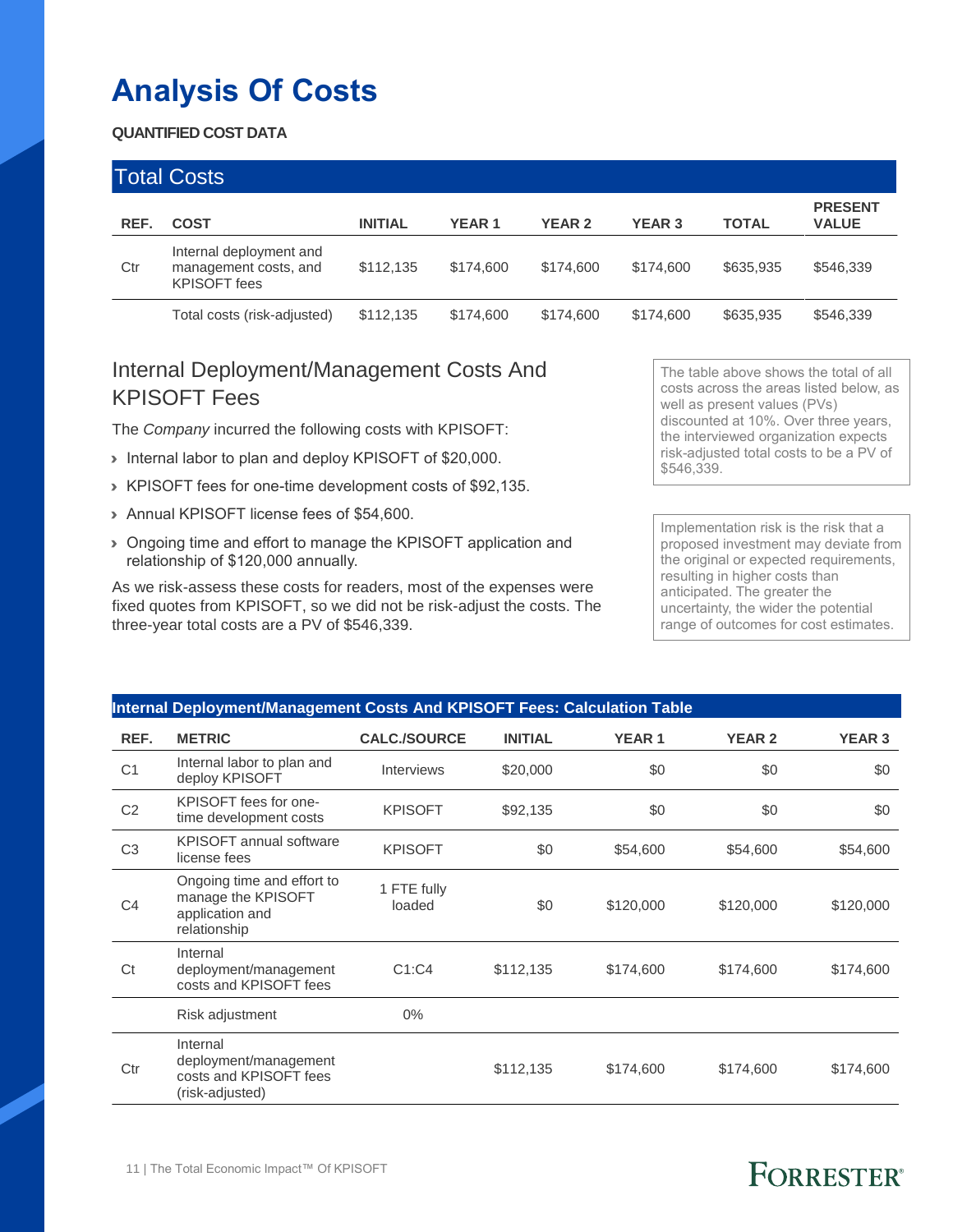## **Financial Summary**

#### **CONSOLIDATED THREE-YEAR RISK-ADJUSTED METRICS**



The financial results calculated in the Benefits and Costs sections can be used to determine the ROI, NPV, and payback period for the interviewed organization's investment. Forrester assumes a yearly discount rate of 10% for this analysis.

These risk-adjusted ROI, NPV, and payback period values are determined by applying risk-adjustment factors to the unadjusted results in each Benefit and Cost section.

#### **Cash Flow Table (Risk-Adjusted)**

|                       | <b>INITIAL</b> | YEAR <sub>1</sub> | YEAR 2      | YEAR <sub>3</sub> | <b>TOTAL</b> | <b>PRESENT</b><br><b>VALUE</b> |  |
|-----------------------|----------------|-------------------|-------------|-------------------|--------------|--------------------------------|--|
| <b>Total costs</b>    | (\$112, 135)   | (\$174,600)       | (\$174,600) | (\$174,600)       | (\$635,935)  | (\$546,339)                    |  |
| <b>Total benefits</b> | \$0            | \$509,926         | \$809,176   | \$1,075,176       | \$2,394,278  | \$1,940,105                    |  |
| Net benefits          | (\$112, 135)   | \$335,326         | \$634,576   | \$900,576         | \$1,758,343  | \$1,393,766                    |  |
| <b>ROI</b>            |                |                   |             |                   |              | 255%                           |  |
| Payback period        |                |                   |             |                   |              | $<$ 6 months                   |  |

If risk-adjusted costs, benefits, and ROI still demonstrate a compelling business case, it raises confidence that the investment is likely to succeed because the risks that threaten the project have been taken into consideration and quantified. Assuming normal success at mitigating risk, the risk-adjusted numbers should more closely reflect the expected outcome of the investment.

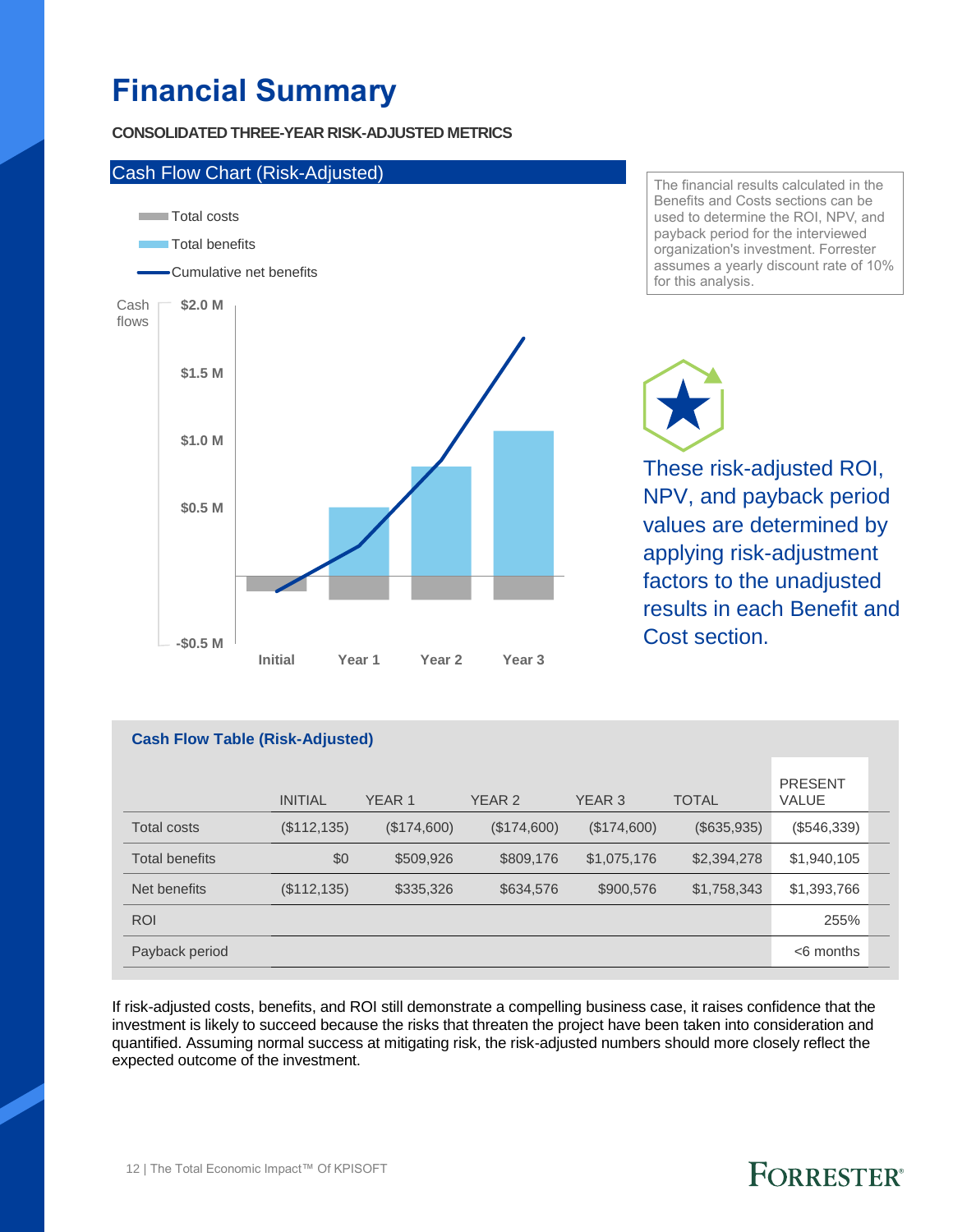## **Appendix A: Total Economic Impact**

Total Economic Impact is a methodology developed by Forrester Research that enhances a company's technology decision-making processes and assists vendors in communicating the value proposition of their products and services to clients. The TEI methodology helps companies demonstrate, justify, and realize the tangible value of IT initiatives to both senior management and other key business stakeholders.

### Total Economic Impact Approach



**Benefits** represent the value delivered to the business by the product. The TEI methodology places equal weight on the measure of benefits and the measure of costs, allowing for a full examination of the effect of the technology on the entire organization.



**Costs** consider all expenses necessary to deliver the proposed value, or benefits, of the product. The cost category within TEI captures incremental costs over the existing environment for ongoing costs associated with the solution.



**Flexibility** represents the strategic value that can be obtained for some future additional investment building on top of the initial investment already made. Having the ability to capture that benefit has a PV that can be estimated.



**Risks** measure the uncertainty of benefit and cost estimates given: 1) the likelihood that estimates will meet original projections and 2) the likelihood that estimates will be tracked over time. TEI risk factors are based on "triangular distribution."

The initial investment column contains costs incurred at "time 0" or at the beginning of Year 1 that are not discounted. All other cash flows are discounted using the discount rate at the end of the year. PV calculations are calculated for each total cost and benefit estimate. NPV calculations in the summary tables are the sum of the initial investment and the discounted cash flows in each year. Sums and present value calculations of the Total Benefits, Total Costs, and Cash Flow tables may not exactly add up, as some rounding may occur.



The present or current value of (discounted) cost and benefit estimates given at an interest rate (the discount rate). The PV of costs and benefits feed into the total NPV of cash flows.



The present or current value of (discounted) future net cash flows

given an interest rate (the discount rate). A positive project NPV normally indicates that the investment should be made, unless other projects have higher NPVs.



#### **Return on investment (ROI)**

A project's expected return in percentage terms. ROI is calculated by dividing net benefits (benefits less costs) by costs.



The interest rate used in cash flow analysis to take into account the time value of money. Organizations typically use discount rates between 8% and 16%.



The breakeven point for an investment. This is the point in time at which net benefits (benefits minus costs) equal initial investment or cost.